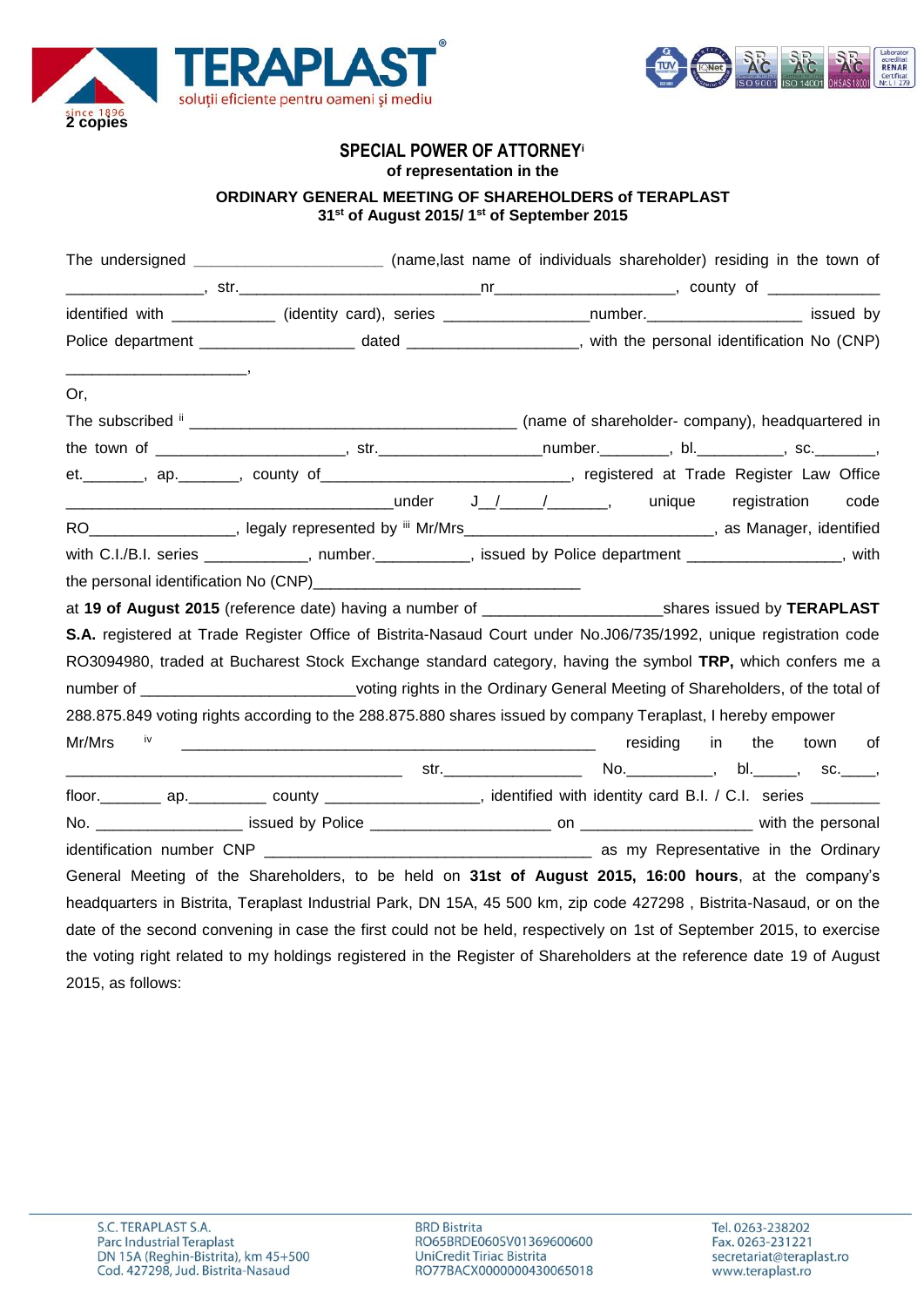



## 1. The first item on the agenda: "**Approving the appointed internal auditor"** :

The Board's proposal is as follows: GENERAL CONSULTING MGI S.R.L. having its registered office in Bistrita-Nasaud county, Bistrita 11th street Zefirului, registered in the Trade Registry under J06/628/2003, fiscal code RO15816660, licenced in financial auditing activities and other activities related to it, member of Chamber of Financial Auditors of Romania, in Bucharest, licence 1120/28.06.2012, legaly represented by Mrs. IACOB GABRIELA ADRIANA as administrator and financial auditor- licence 3727.

| For | <b>Against</b> | Abstaining |
|-----|----------------|------------|
|     |                |            |
|     |                |            |

2. The second item on the agenda : "Approval of the validity of the contract":

The Board's proposal is as follows: one year, starting from the Ordinary General Meeting of the Shareholders approval

| For | <b>Against</b> | Abstaining |
|-----|----------------|------------|
|     |                |            |
|     |                |            |

**3.** The third item on the agenda: **"Approval of the internal auditor's remuneration"** 

The Board's proposal is as follows: 1.000 euro.

| For | <b>Against</b> | Abstaining |
|-----|----------------|------------|
|     |                |            |
|     |                |            |

4. The fourth item on the agenda: **"Mandating Mr. Alexandru Stanean – CEO, and Mrs. Edit - Eniko Orban – CFO to negotiate and to sign for and on behalf of the Company's Shareholders the internal audit contract":**

| For | <b>Against</b> | Abstaining |
|-----|----------------|------------|
|     |                |            |
|     |                |            |

5. The fifth item on the agenda: "Appointing the registration date when shareholders affected by the **decisions adopted by the Ordinary General Meeting of the Shareholders shall be identified. The Board of Directors suggests the date of 16th of September 2015":**

| For | <b>Against</b> | Abstaining |
|-----|----------------|------------|
|     |                |            |
|     |                |            |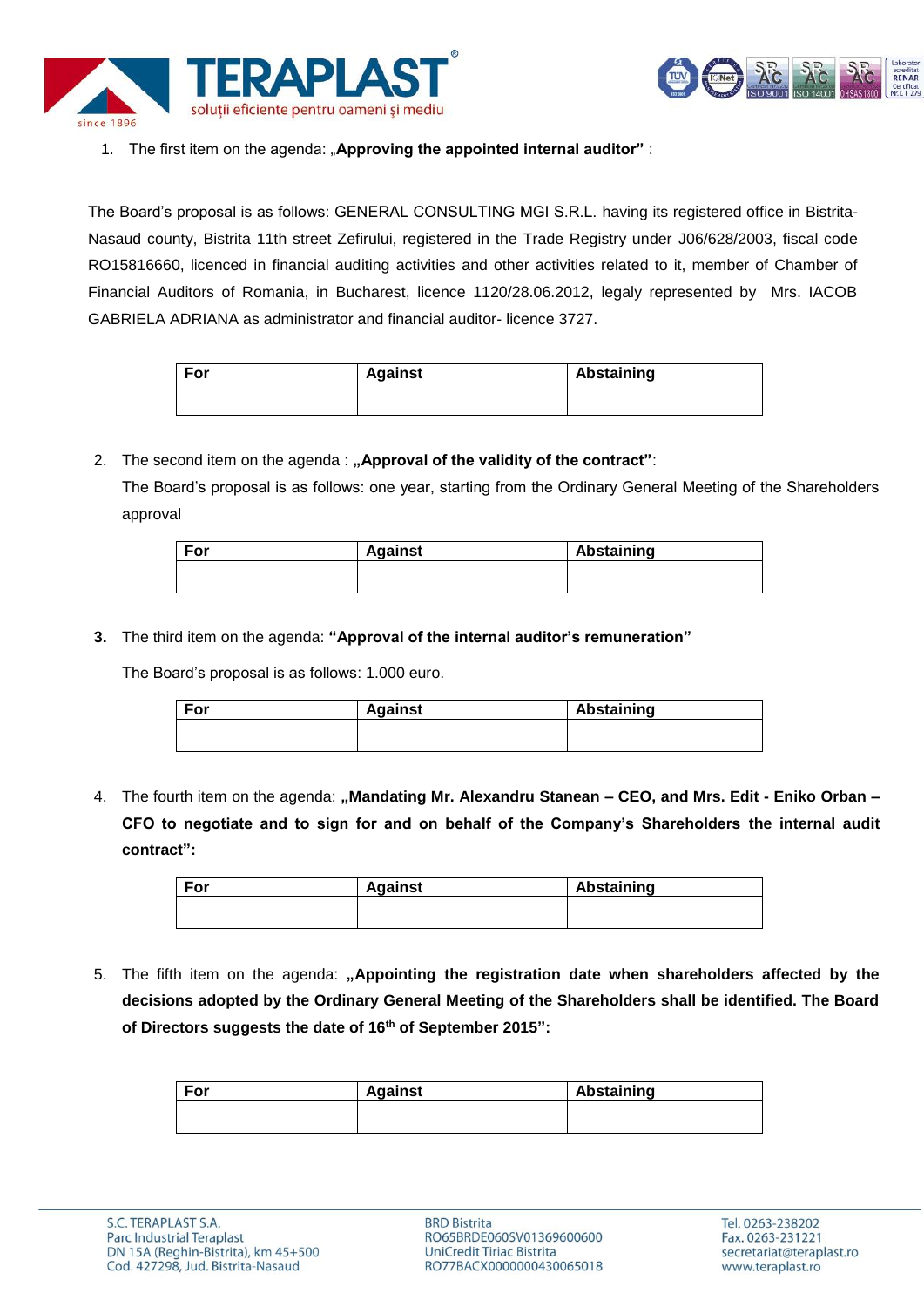



6. The sixth item on the agenda: "Approving the date of 15<sup>th</sup> September 2015 as "ex date", respectively the **date previous to the registration when the financial instruments, object of the decision of the corporate bodies, are transacted without the rights resulting from such decision, pursuant to art. 2 letter f) of the Regulation no. 6/2009 regarding the exercise of certain rights of the shareholders within the general meetings of the trading companies, amended and completed by Regulation no. 13/2014 regarding the amendment and completion of certain regulations issued by the Security National Board (hereinafter referred to Regulation CNVM no. 6/2009":**

| For | <b>Against</b> | Abstaining |
|-----|----------------|------------|
|     |                |            |
|     |                |            |

7. The seventh item on the agenda: **"To authorize the President of the Board of Directors to sign the Decision of the Ordinary General Meeting of the Shareholders for and on behalf of all shareholders present at the meeting":**

| For | <b>Against</b> | Abstaining |
|-----|----------------|------------|
|     |                |            |
|     |                |            |

8. The eighth item on the agenda: "To authorize the legal adviser of the company, Mr. Chira Dorin, to register the Decision of the Ordinary General Meeting of the Shareholders at the Trade Register of Bistrita-Nasaud Law Court and to publish such decision in the Official Gazette of Romania, Section 4.

| For | <b>Against</b> | Abstaining |  |
|-----|----------------|------------|--|
|     |                |            |  |
|     |                |            |  |

#### **I hereby attach a copy of the ID <b>v** /register certificate vi.

The undersigned I hereby give discretionary voting power to the above appointed representative, for the problems which have not been identified and included on the agenda until the present, in accordance with the legal provisions in force

This special power of attorney contains information in accordance with the Law no.297/2004 regarding capital market, C.N.V.M. Regulation No. 1/2006, modified by C.N.V.M. Regulation No. 31/2006, and by C.N.V.M Regulation No. 6/2009. This special power of attorney shall be signed and dated by the principal shareholder. The special power of attorney shall be completed by the principal shareholder under all entries submitted.

**The special power of attorney shall be issued in 3 originals**, of which: one original remains to the principal shareholder, one original will be handed to the representative and one original will be presented to **company** headquarters **TERAPLAST S.A.** until **29th of August 2015, 16:00 hours.**